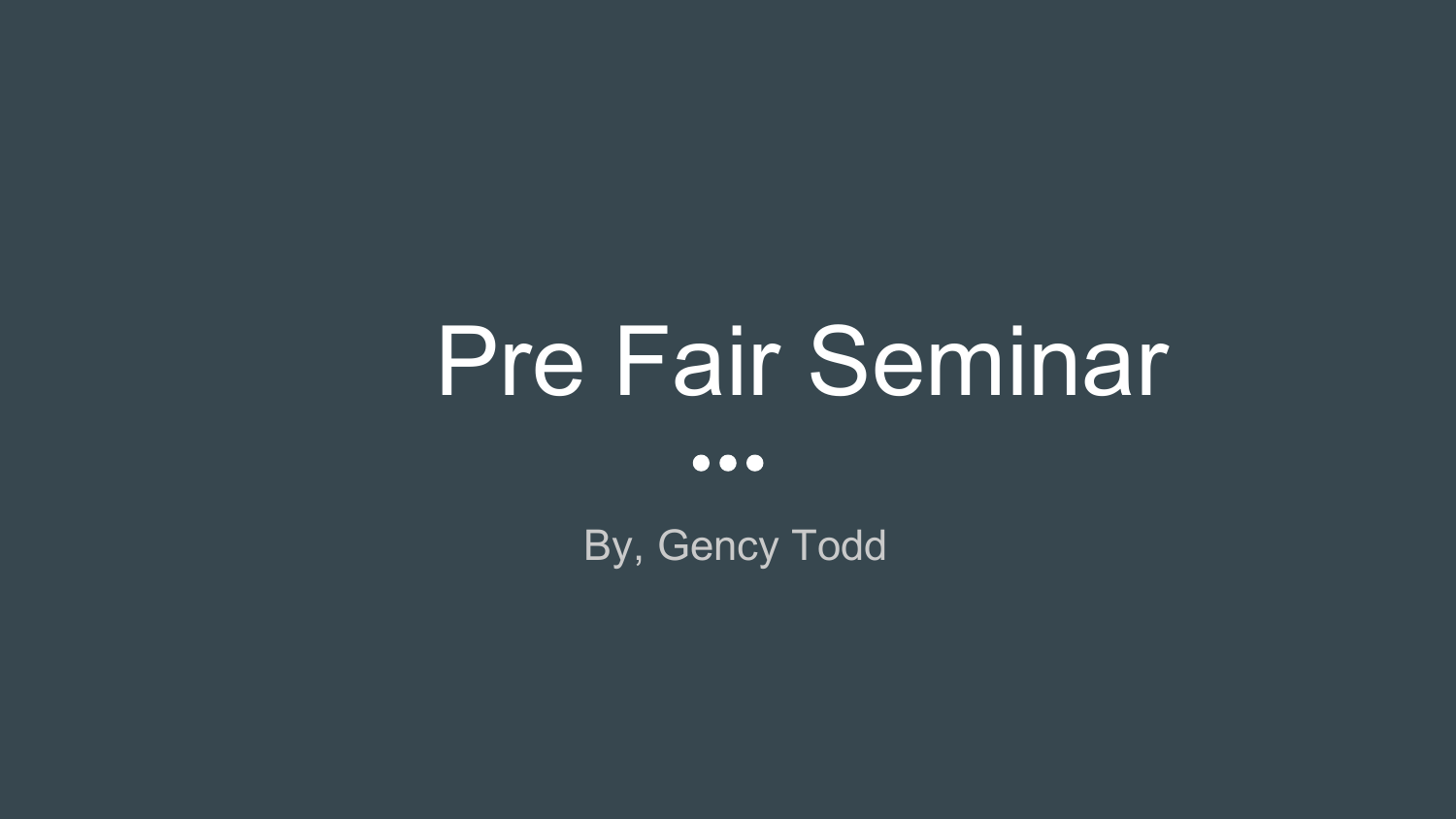## Online Sale

- $\bullet$  Both virtual and live sale will occur on Tuesday, March  $92021$ , if possible
- Buyers will register online prior to the sale
- For your convenience the virtual sale will allow you to bid from home and the sale will be open in advance for bidding
- Website & Buyer registration will be announced at a later date at [www.acyfls.com](http://www.acyfls.com)
- Sale brochure for contacting your buyers is **a tww.acyfls.com/buyers**
- Add Ons must be collected by the end of the sale.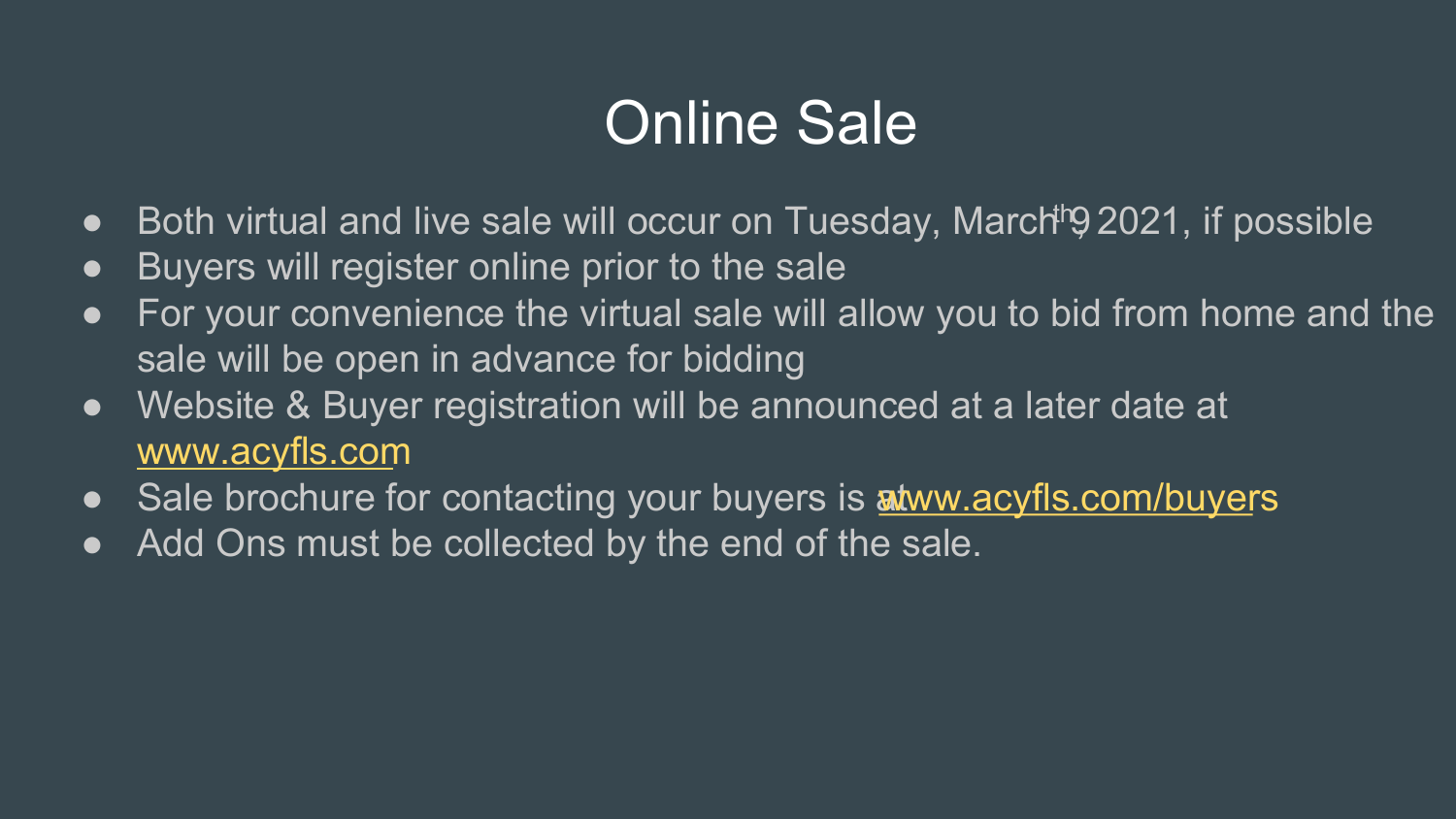## Online Sale

- Online payment system for buyers found a tww.acyfls.com/buyer Buyers can pay for bidding at the sale and addons here.
- REMEMBER Your buyer pays what they bit at the sale. If they choose Custom they will owe their bid + carcass value
	- If they choose resale they owe bid price only
- You will not get paid until all buyers and addons have paid
	- Thank You letters must be presented to the sale Treasurer, if not received within 45 days after the sale there will be a \$50 fine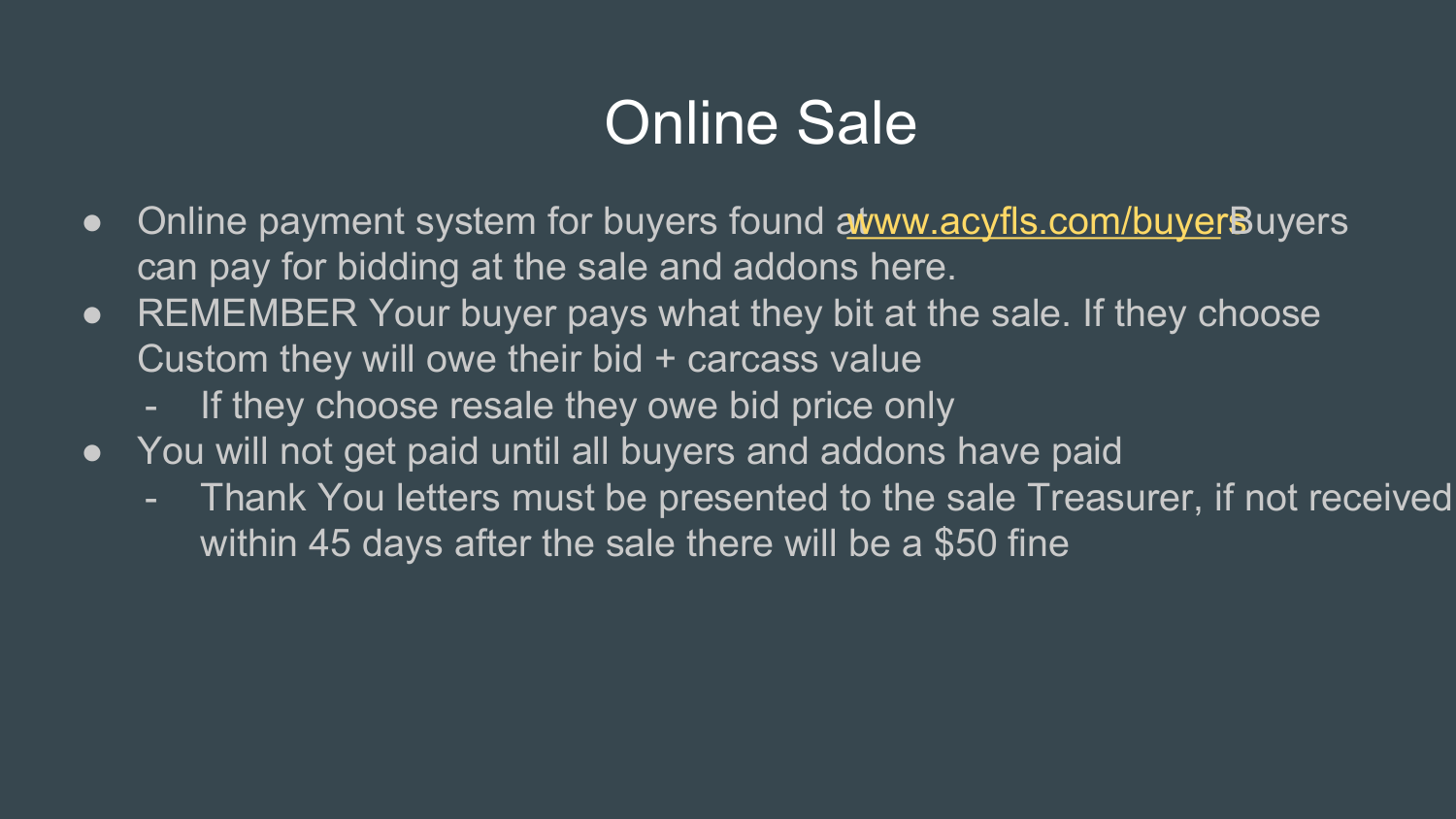#### General Rules

- 1. ANY UNETHICAL ACT, BEHAVIOR OR CONDUCT WILL BE ADDRESSED BY THE GRIEVANCE COMMITTEE AND MAY RESULT IN COMPLETE DISQUALIFICATION OF THE EXHIBITOR. If an Exhibitor or Exhibitor's project is disqualified for any reason including an unethical act, behavior or conduct the exhibitor will not be able to participate in any fair activities or contest. If the exhibitor has a second disqualification the exhibitor will be ban from showing and participating in any of Alachua County Youth Fair & Livestock Show activities for the rest of the exhibitor's eligible years.
- 2. Statement of Liability all Livestock exhibits will be under the direction of the Alachua County Youth Fair & Livestock Show Association, Inc., (ACYFLS), but the Association will in no case be responsible for any loss of damage that may occur.